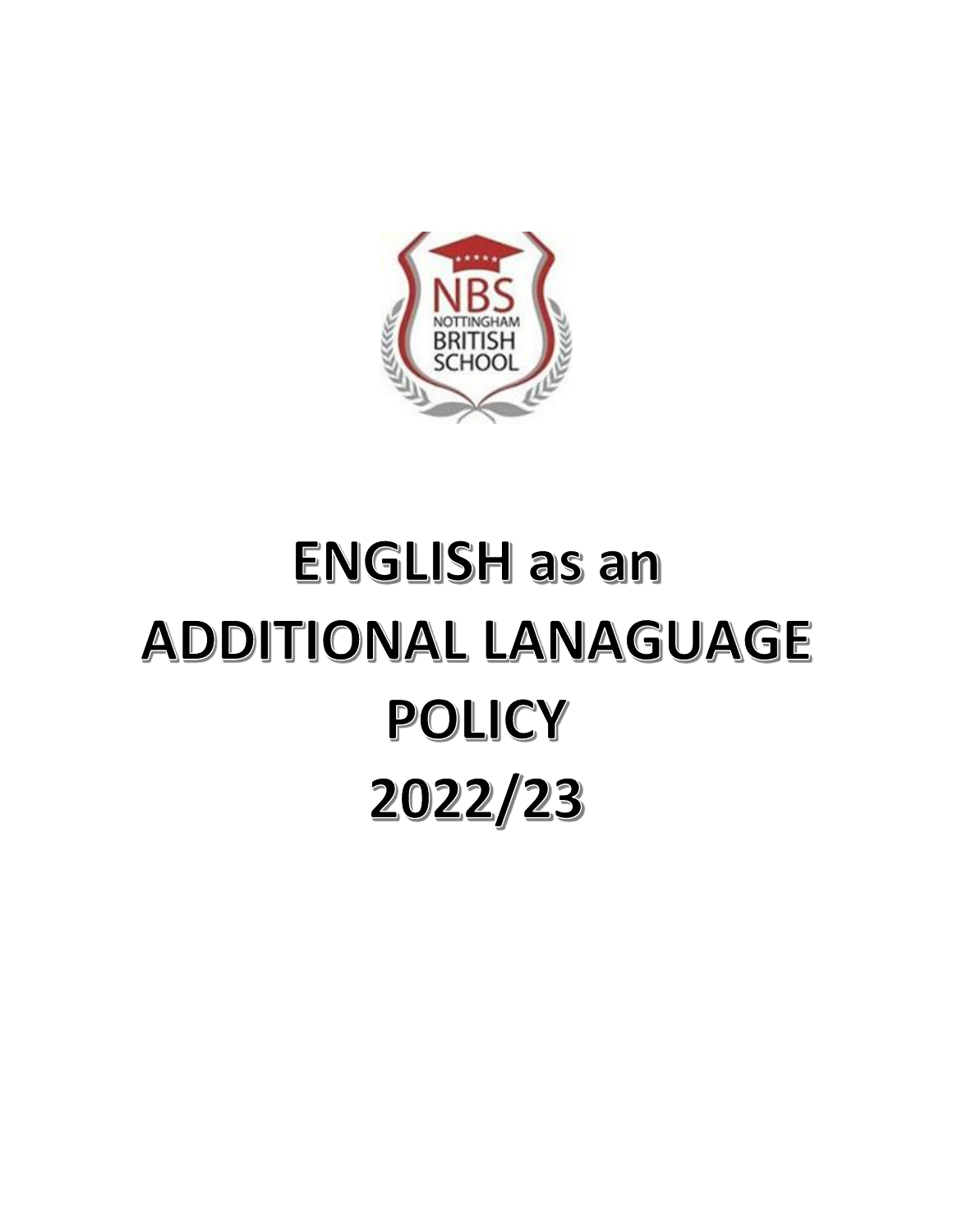Most of the students at NBS have English as an additional language.

The term bilingual/multilingual refers to all students who have access to or need to use two or more languages at home or in school although this does not necessarily imply fluency in those languages. Being a speaker of more than one language is often associated with educational achievement and it is considered an advantage. Throughout this policy students who have access to or need to use two or more languages will be referred to as EAL students.

English is the language used throughout the school, both in lessons and at break times. All students should be encouraged to use English whilst in school.

NBS welcomes and values the cultural, linguistic and education experiences that students with EAL bring to the school. The intervention team will work with the students with an aim for their English language to improve with the use of appropriate resources.

The School maintains an EAL student register, which identifies EAL student who need support, e.g. individual, in groups, in or out of class. Each student on the EAL register will have an EAL IEP*.* EAL data will be maintained as with all other groups in the school.

All teaching staff will:

- Plan for and provide appropriate stimuli for language development;
- Provide appropriate differentiated activities and extra support, where necessary in whole class and small group sessions
- Encourage EAL students to use English by generating opportunities for active participation in lessons
- Provide suitable contextual clues for EAL students;
- Plan for and provide specific time for support for students with EAL needs with the intervention team
- Teach topic/subject relevant vocabulary where appropriate and provide curriculum related opportunities to develop listening, speaking, reading and writing skills
- Provide good language role models for social interaction in learning activities
- Provide a secure, but intellectually challenging learning environment;
- Support language development through sensitive and informative feedback on grammatical accuracy, social rules of use, (formality, politeness, etc) genre features and characteristics (narrative, reports, etc);
- Promote language and study skills and attitudes that enable EAL students to become independent learners;